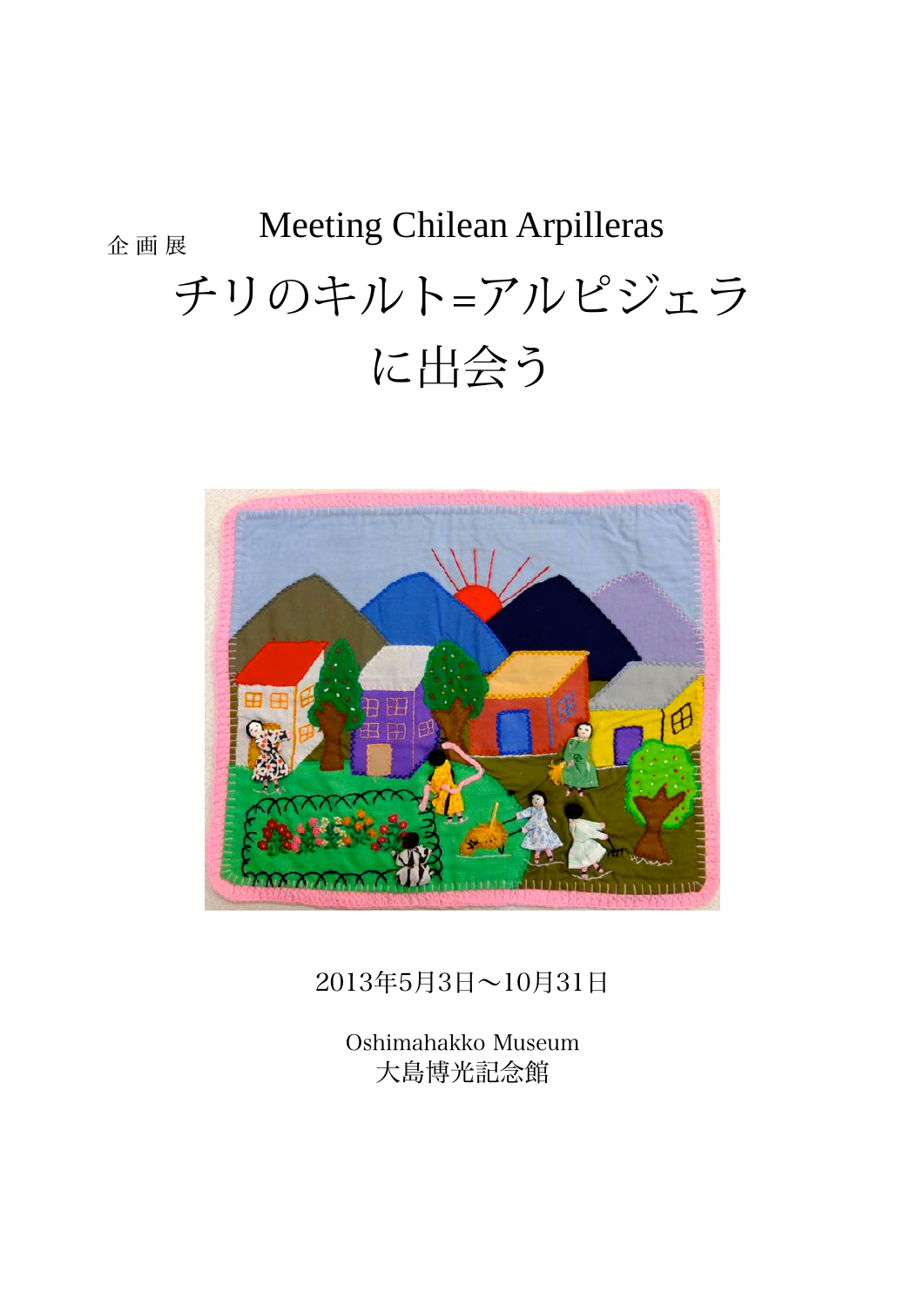| 大島博光記念館館長<br>大島朋光                            |
|----------------------------------------------|
| 三年<br>五月三日                                   |
| 地域の皆様に感謝申し上げます。                              |
| 供された高橋正明先生、準備作業にご協力下さっ<br>$\overline{1}$     |
| シ<br>ックさんと酒井朋子先生、アルピジェラ作品を提                  |
| この展覧会を開く原動力となって尽力されたバ                        |
| じ取っ<br>ていただきたいと思います。                         |
| し行動したチリの人びとの生き生きとした声を感                       |
| ルピジェラに触れながら、苛酷な状況のもとで生活                      |
| 軍事ク<br>ーデターで倒されて四十年目になります。<br>$\overline{y}$ |
| 今年は一九七三年九月十一日、アジェンデ政権が                       |
| 示します                                         |
| ゴリ<br>ごとに選んだ代表的なもの二十二作品を展                    |
| 会を開催することとなりました。今回は九つのカテ                      |
| とを助言されました。その第一歩として今回の展覧                      |
| 料としての価値を評価し、展覧会などで公開するこ                      |
| ジェラ専門家)と酒井先生が調査に訪れ、<br>貴重な資                  |
| 月にはロベ<br>ルタ・バシックさん(チリ出身のアルピ                  |
| 昨年、<br>酒井朋子先生<br>(東北学院大学)が<br>一本<br>车二       |
| で譲り受けました。                                    |
| していましたが、二○○九年に約九○点を当記念館                      |
| ェラは高橋正明氏(元東京外国語大学教授)が保管                      |
| チ<br>リ人民連帯日本委員会が解散した後、アルピジ                   |
| 販売しました。                                      |
| チリ<br>人民連帯日本委員会が連帯運動の一環として                   |
| 人々に販売してチリの現状を訴えました。<br>日本でも                  |
| 政権下のチリの女性たちが共同作業で作り、<br>世界の                  |
| けて作られたアルピジェラ、一九七○年代から軍事                      |
| さまざまな色の布切れと可愛らしい人形を縫いつ                       |
| アルピジェラ展へようこそ                                 |
| ごあいさつ                                        |

# Meeting Chilean Arpilleras

Voices of solidarity speak to us when looking into the history of this collection of arpilleras that resides in Oshima Hakko Museum and others that live in Japan and around and beyond.

Arpilleras (pronounced "ar-pee-air-ahs") are three-dimensional appliquéd textiles from Latin America, originating as a Chilean folk craft. From the first, pieces of strong hessian fabric (called 'arpillera' in Spanish) were used as the backing and that word became the name for this particular type of tapestry. The images are done using scraps of materials, threads and a needle and all is hand sewn. Violeta Parra, the well-known Chilean folk singer made arpilleras at a time she could not sing and brought them to Paris in the late 1960's; they showed scenes of Chilean history and also illustrated characters. 'Bordadoras de Isla Negra' also influenced the arpilleristas as they stitched in bright colours bucolic scenes of their peasant lives.

In the context of systematic human rights violations under the Pinochet dictatorship in Chile between 11 September 1973 and March 1990, this style of sewing developed into an act of political subversion and a way to raise international awareness of the violence and repression. Their influence is now threaded through arpilleras produced in other countries of Latin America, Africa and Europe.

The Japanese Committee for Solidarity with the People of Chile was established in February 1974 and dissolved in April 1991. It started to buy, promote and commercialize arpilleras in 1988. The ones presently on exhibit at this museum belong to those times. Professor Masaaki Takahashi, who owns a personal collection, has written about this. He is a source of memory for this collection and the solidarity project. In 2009, many years after the committee ceased its activity, Professor Takahashi donated these arpilleras to Oshima Hakko Museum.

Through the simple activity of sewing, women, whether working individually or as a group, remember, bear witness to, resist and denounce the atrocities they have lived. Thus their sewing, a traditional domestic activity, becomes a powerful act of resistance, testimony and a mechanism for spreading that message of resistance worldwide.

In the foreword to *Tapestries of Hope, Threads of Love: The Arpillera Movement in Chile 1974 – 1994* by Marjorie Agosín (1996), Isabel Allende says: "With leftovers of fabric and simple stitches, the women embroidered what could not be told in words, and thus the arpilleras became a powerful form of political resistance." Marjorie Agosín herself says: "The arpilleras flourished in the midst of a silent nation, and from the inner patios of churches and poor neighbourhoods, stories made of cloth and yarn narrated what was forbidden."

The simple act of appreciating and buying these pieces also had a powerful effect. The Japanese Committee for Solidarity was not alone, and many other groups from different parts of the world, also connected to the arpilleristas and supported their work. Their motivation was sometimes political and ideological as in Japan, sometimes humanitarian and sometimes religious. But in all cases these voices of solidarity stood beside the women to remember, bear witness, to resist and denounce the atrocities. It is also important to say that the arpilleras were a means of economic survival for the arpilleristas as well as they played their part in strengthening and empowering the women and building global opposition to the Pinochet regime.

Arpilleras often also have a 'relief' quality for the makers while powerfully connecting the issues they portray to the viewers and inviting them to respond and express their own concerns. The scrap material and stitching, which create the simple, clear lines and forms of the figures and motifs -- often three-dimensional - allow the viewer to comprehend and appreciate the determination of these Latin American sewer artists and lets the women feel that they have a voice which empowers them.

This exhibition features arpilleras in their politicised form. Perhaps it is the surprisingly complex depth of emotion articulated by an apparently simple visual style that makes the appeal of the arpilleras strong and their language universal.

I invite you to respond to this exhibit with your mind and your heart, and perhaps with stitches of your own; at this time when we mark 40 years since the military cup d'état.

Roberta Bacic Chilean Curator of Arpilleras May 2013 www.cain.ulst.ac.uk/quilts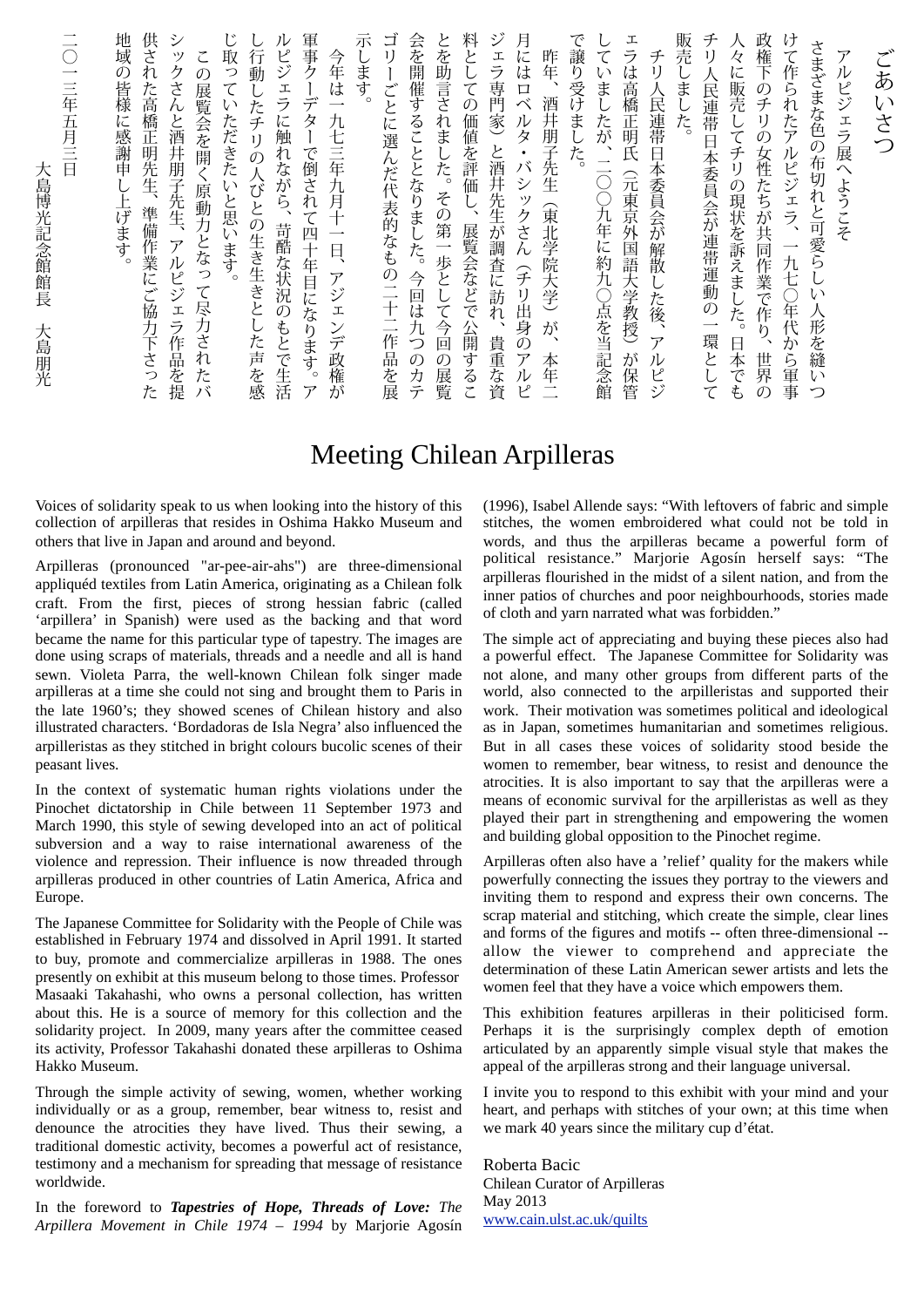大島博光記念館にあるこのコレクション、および日本 内外のその他の場所にあるアルピジェラの歴史を見つめ るとき、連帯の声がわたしたちに向けて語りかけてきま す。

アルピジェラ(arpillera)はラテンアメリカの三次元 のアップリケの裁縫作品で、もとはチリの民芸品です。 当初から丈夫な麻の厚布を裏布として用いており、その 裏布をさす語(スペイン語でarpillera)がこのタペスト リー自体の呼び名ともなりました。端切れと糸と針を用 い、すべて手縫いで描き出されている作品です。チリの 有名なフォーク歌手、ヴィオレタ・パラには歌うことの できなかった時期がありました。パラはこのときアルピ ジェラ作品を作り、1960年代後半にパリに持ってゆきま した。パラの作品にはチリの歴史のいくつかの場面と人 物を見ることができます。農民の暮らす田園風景を色鮮 やかなステッチで描いた「イスラ・ネグラの刺繍作品」 もまたアルピジェラ作家たちに影響を与えています。

1973年9月11日から1990年3月まで続くチリのピノ チェト独裁体制による組織的な人権侵害の文脈のなか で、この裁縫のスタイルは政治的な抵抗行動の技法であ り暴力と抑圧について国際的な意識を高める技法でもあ るものへと発展していきました。その影響力は大きく、 ラテンアメリカ、アフリカ、あるいはヨーロッパの他の 国でも現在アルピジェラが縫われ、作られるに至ってい ます。

チリ人民連帯日本委員会は1974年2月に結成され、 1991年4月に解散した団体です。この委員会は1988年 にアルピジェラの購入と普及活動、販売を開始しまし た。大島博光記念館で現在展示されている作品は、この 時期に作られたものです。アルピジェラの個人コレク ションを自分でも所有する高橋正明氏がこの経緯を書き 記しています(訳注:『チリ・嵐にざわめく民衆の木 よ』大月書店、1990年)。高橋氏はここに展示されて いるコレクションと連帯活動の記憶の源であるといえる でしょう。連帯委員会が活動を終えてしばらくの後、 2009年、高橋氏はここにあるアルピジェラを大島博光記 念館に寄贈しました。

個人で作業をするにせよ、グループで作り上げるに せよ、女性たちは縫い物というシンプルな手段を通じ、 自分たちの生きてきた残酷な経験を記憶し、証言し、抵 抗し、告発しています。こうして伝統的な家庭の仕事で あった裁縫は、抵抗と証言の力強い行動となり、世界中 にその抵抗のメッセージを伝える装置ともなっていった のです。

マージョリー・アゴシン著の『希望のタペスト リー、愛の糸:チリのアルピジェラ運動 1974-1994年』

(Tapestries of Hope, Threads of Love: The Arpillera Movement in Chile 1974 - 1994, 1996年出版) によせた序

文でイザベル・アジェンデは以下のように描いていま す。「使い古しの生地と素朴なステッチを用いて、女性 たちは言葉にできないものを刺繍にしていった。そうし てアルピジェラは力強い政治抵抗の方法となったのであ る。」マージョリー・アゴシンによる本文にも次のよう にあります。「アルピジェラは沈黙する国民のただなか から咲き出てきたのであり、布と糸で作られた物語が、 禁じられた事柄を教会の中庭と貧民地区から物語ったの である。」

これらの作品に価値を見いだし購入するという行動 も、それだけで大きな効果をもっていました。チリ人民 連帯日本委員会のみならず、世界の他の地域の多くの団 体が、アルピジェラと関係し、アルピジェラ作りを支援 しました。その動機は、日本の連帯委員会がそうであっ たように、時には政治的、イデオロギー的なものであ り、時には人道的であったり宗教的なものでもありまし た。けれどもいずれの場合においても彼らは、その連帯 の声でもって作り手の女性たちのかたわらに立ち、残虐 な行いを記憶し、証言し、抵抗し、告発しようとしてき ました。またアルピジェラによって作り手たちが生き延 びるための経済的手段をえたことも記しておかなければ なりません。アルピジェラは彼女たちを勇気づけ、彼女 たちに機会を与え、ピノチェト政権に対する抗議の声を 世界で打ち立てていくために貢献したのです。

アルピジェラはしばしば作り手たちの「苦痛をやわら げる」性質をもっています。その一方で、見る者を作品 に描かれている問題に深く接続し、それに対し応答する よう、そして自分自身の事柄として何かを表現していく よう導きます。素朴ではっきりとした輪郭と形状の人物 やモチーフ–しばしば三次元で表現されます–を作り上 げている端切れとステッチによって、作品を見る者は、 ラテンアメリカの裁縫作家たちの決意を理解し評価する ことができるようになります。そして作り手の女性たち は、自分が力ある声をもっていると感じることができる のです。

この展覧会は、政治的な形態をとったアルピジェラに 焦点をあてています。驚くほど複雑で深さをもった感情 が一見すると素朴なスタイルで表現されていることに よって、おそらくアルピジェラは人びとに力強く訴えか け、普遍的な言葉をもつものとなっているのでしょう。

この展覧会に対しあなた自身の心と魂で、そして願 わくばあなた自身の縫いものを通じて応答してほしい。 チリの軍事クーデターから40年を数える今、わたしはそ う願っています。

> 2013年5月 チリ出身のアルピジェラ・キュレーター ロベルタ・バシック (英文和訳 酒井朋子)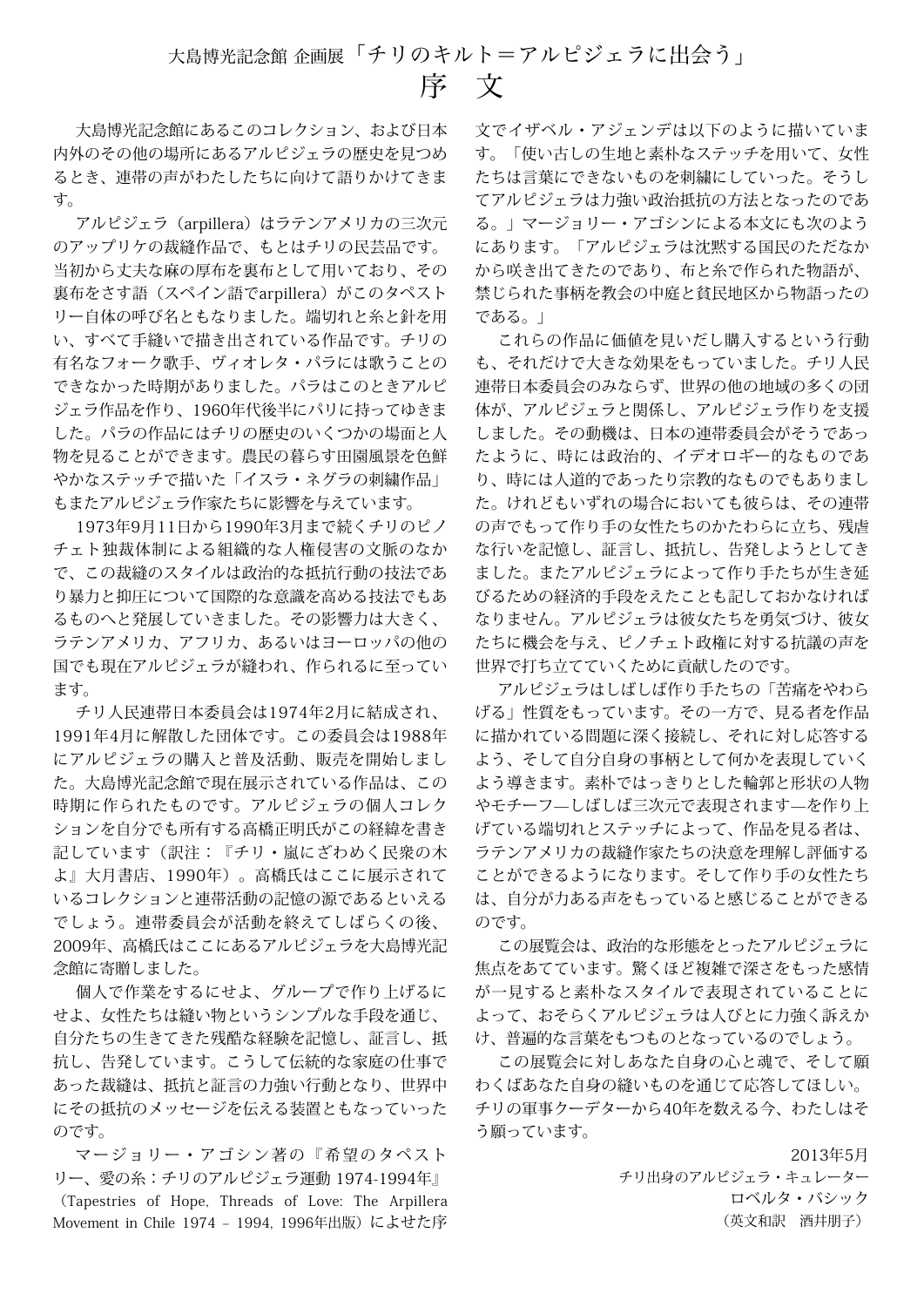

1

2

3

Olla común al aire libre Open Fire Soup Kitchen

### 焚き火と共同なべ

人形つきアルピジェラ 48cm×38cm 共同なべ 不明, 1990年頃

 Niños esperando comida de la olla común Children Waiting for Soup Kitchen Food

# 共同なべの食事を待つ子どもたち

人形つきアルピジェラ 48cm×38cm 共同なべ 不明(Workshop Nuevo Horizonte), 1990年頃

Taller de arpilleras FASIC FASIC Arpillera Workshop

# FASICのアルピジェラの作業所

人形つきアルピジェラ 50cm×39cm アルピジェラの作業所 Maria Meneses, 1991年

Vida poblacional: empleo en la comunidad Daily Life in a Poblacion: Work in the Community

# ポブラシオンの日常:地域で働く

人形つきアルピジェラ 83cm×66cm ポブラシオンの日常 不明, 1990年頃

Trabajo POJH como barrendero Gardening as a POJH Worker

# 失業者対策プログラムの花壇整備

人形つきアルピジェラ 50cm×41cm ポブラシオンの日常 不明, 1990年頃

#### Circo safary

Safari Circus

サファリ・サーカス

人形つきアルピジェラ 49cm×38cm ポブラシオンの日常 L. H., 1990年頃

<カテゴリーの概略>

#### 「共同なべ」

共同なべとはポブラシオンでの炊き出しのこ とで、貧しさのため家庭単位では日々の食 事を十分に準備できない人びとのために行 われています。

会費制で運営されているものや教会によっ て設立されるものなど、そのあり方は多様で あり、支援団体や私的な寄付に支えられて いることもしばしばです。屋外に調理場があ ることも多く、たき火やプロパンガスを使った ものなど、いろいろな形態のなべが見られま す。

### 「アルピジェラの作業所」

ポブラシオンでは、人びとがたがいに助けあ い、生活に必要な作業をこなし、労働のため のスキルを身につけ、あるいは情報交換を 行うためのさまざまなワークショップが開かれ ていました。アルピジェラによく描かれる主 題です。とくにこの作品群は、アルピジェラ を作る人びとをアルピジェラで描くという、 ちょっとした遊び心のうかがえるものといえる でしょう。

#### 「ポブラシオンの日常」

アルピジェラの作り手の多くが暮らしていた 大衆居住地区の日々の様子を描く作品群 です。軍政下の自由主義経済体制のもと、 ポブラシオンの住人たちが勤めていた工場 の多くは倒産を余儀なくされ、長期的な失業 と貧困が大きな問題として浮上してきます。 住民達は、時にはPOJHなどの失業対策プ ログラムのもとで、あるいは自分自身の力 で、どうにか地域のための仕事を見つけよう としていきました。一方で、苦境にもめげず 明るく交流しあう人びとの様子も描かれてい ます。





6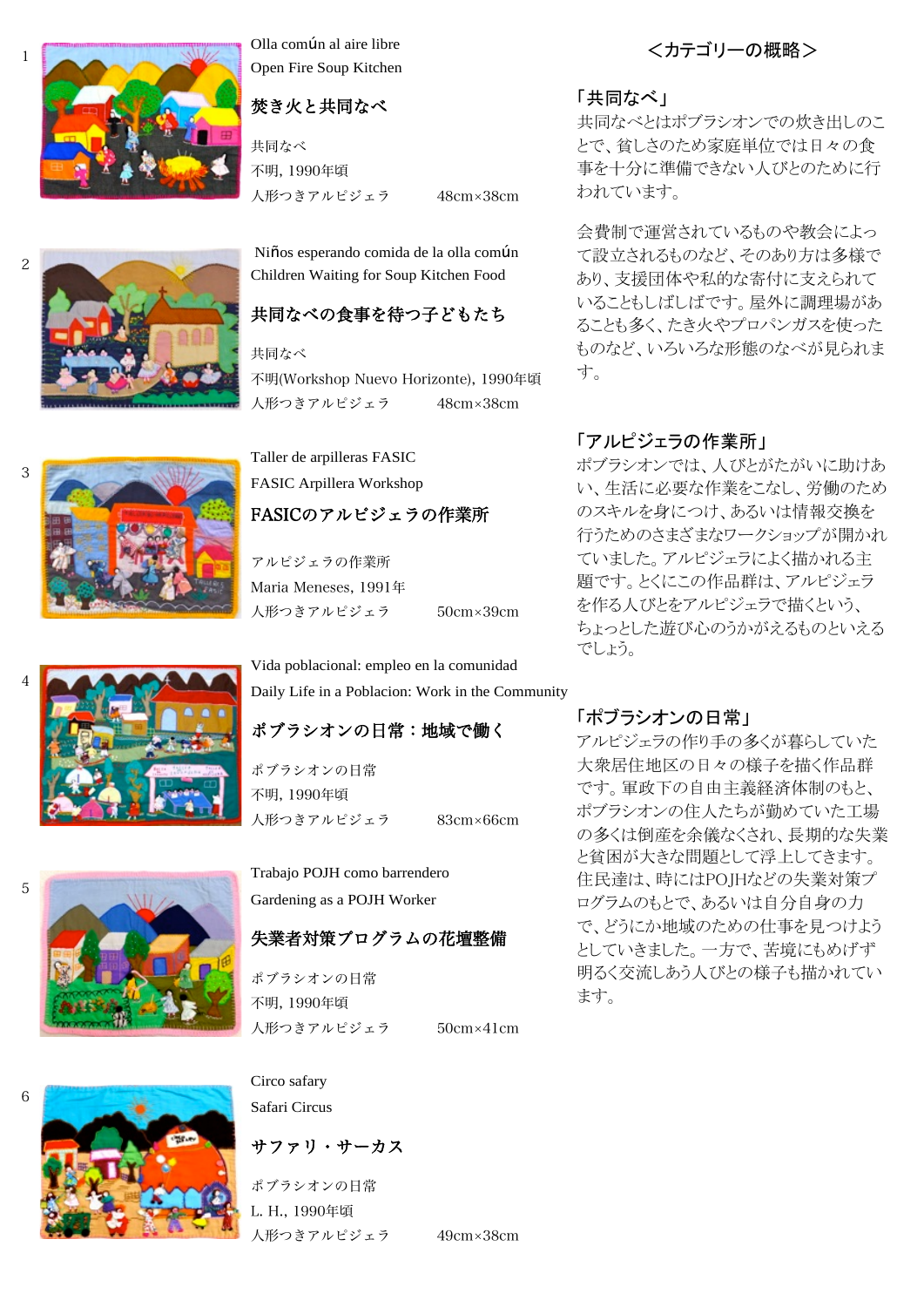

Ni perdón ni olvido No Forgiveness, No Forgetfulness

### 許すまい、忘れまい

パッチワーク アルピジェラ 50cm×38cm 政治行動 Irma Muller, 1990年

Libertad a los presos politicos Freedom to the Political Prisoners

# 政治囚に自由を

パッチワーク アルピジェラ 48cm×37cm 政治行動 Irma Muller, 1990年

Acción del MCTSA: castigo a los torturadores MCTSA Demonstration: Punishment to Torturers

# MCTSAのデモ:拷問に罰を

人形つきアルピジェラ 48cm×37cm 政治行動 不明, 1980年代後期

Represión a una acción por la justicia Repressed Action for Justice

# 放水車での行動鎮圧

人形つきアルピジェラ 50cm×49cm 政治行動 不明, 1990年頃



¿Dónde están? Where Are They?

# 彼らはどこに?

パッチワーク アルピジェラ 47cm×36cm 行方不明者はどこに? 不明 (AFDD), 1990年

¿Dónde están los desaparecidos? Verdad Justicia Where Are the Disappeared? Truth and Justice

# 彼らはどこに?:真実と正義を

パッチワーク アルピジェラ 47cm×37cm 行方不明者はどこに? 不明, 1990年頃

### 「政治行動」

抑圧的な体制に抗して立ち上がった人びと の行動を描いている作品群です。その中心 にあるのは、拷問など政治囚に対する人権 侵害を告発していくものです。また、独裁体 制に荷担した者たちへの恩赦に反対する メッセージを表明する作品もあります。 熾烈な政治暴力の後に安易に「和解」を語 ることの難しさが、ここにあらわれているとも 言えるでしょう。「孤独なクエカ」に典型的に 見られるような象徴的パフォーマンス、ある いはデモンストレーションなど、直接暴力を 用いない行動形態が多いのも印象的です。



この作品群は内容としては「政治行動」の中 に含まれるとも言えますが、アルピジェラの 主題としては数多く見られるもので、それ自 体の位置を確立しています。「¿Dónde están?」はスペイン語で「彼らはどこにい る?」という意味で、行方不明者についての 情報を求める家族や近親者の行動におい て繰り返し用いられた標語です。 AFDDの略称で知られる「拘留者・行方不明 者の家族の会」は中心となった団体の一つ で、本展の作品のいくつかもAFDDのメン バーによって製作されています。





8

9

12

7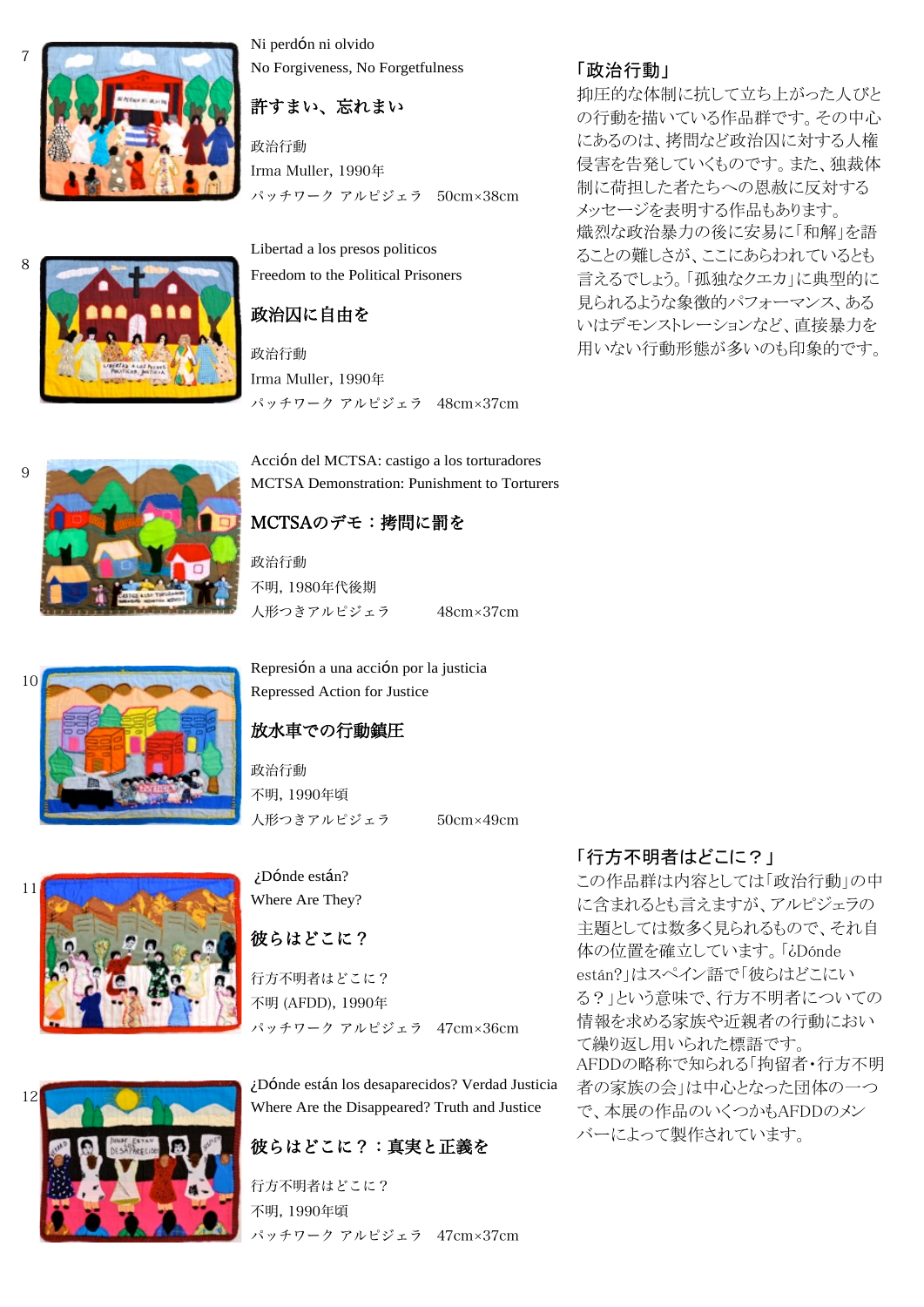

¿Dónde están?/ Where Are they? : Banners

### 彼らはどこに?:プラカード

パッチワーク アルピジェラ 47cm×36cm 行方不明者はどこに? Violeta Morales, 1990年

14

La cueca sola Cueca Sola

孤独なクエカ

パッチワーク アルピジェラ 47cm×37cm 孤独なクエカ Violeta Morales, 1990年

# La cueca sola

Cueca Sola: with Viewers

# 孤独なクエカ:観客とともに

パッチワーク アルピジェラ 50cm×38cm 孤独なクエカ Ana Rojas, 1990年

16

15



Bombardeo de Radio Corporación Bombing of the State Radio Corporation

# 国立ラジオ局の爆撃

人形つきアルピジェラ 51cm×40cm 政治的抑圧 Maria Cortez, 1990年頃

Estadio Nacional utilizado como cárcel National Stadium in Santiago used as Prison

# 刑務所として使われたサンチアゴの 国立競技場

人形つきアルピジェラ 50cm×39cm Rosario Concha, 1990年

Apagando el fuego con los pies Putting out Fire with Feet

# 足で火を消す

人形つきアルピジェラ 50cm×41cm 政治的抑圧 Rosario Concha, 1990年頃

# のひとつです。「クエカ」はチリの伝統的なダ

「孤独なクエカ」

ンスで、色鮮やかな衣装をつけた男女のペ アによって踊られます。軍政期に家族が行 方不明となった女性たちは、このクエカを たった一人で踊りはじめました。 色彩のない白黒の衣装をまとい、夫や家族 の写真を胸に留めての踊りは、政治的なパ フォーマンスであるとともに、いなくなった大 事な人を思う行為でもあったのです。英国の ミュージシャンであるスティングは、1990年、 この行動を歌った曲を作っています。

チリの非暴力抵抗行動のなかで、おそらく もっとも印象的で、もっとも知られているもの

# 「政治的抑圧」

1973年から1990年までのチリは、政治的・社 会的な表現や活動が激しく抑圧される状況 にありました。辛苦に耐えかねて立ち上がっ た人びとのデモは暴力的に鎮圧されまし た。

また政府を批判するメッセージを少しでも発 したり、政治行動に関わったと疑われた人 は、ある日突然姿を消していくのでした。そ して多くの人びとが、後に遺体となって発見 されました。

政治的抑圧



17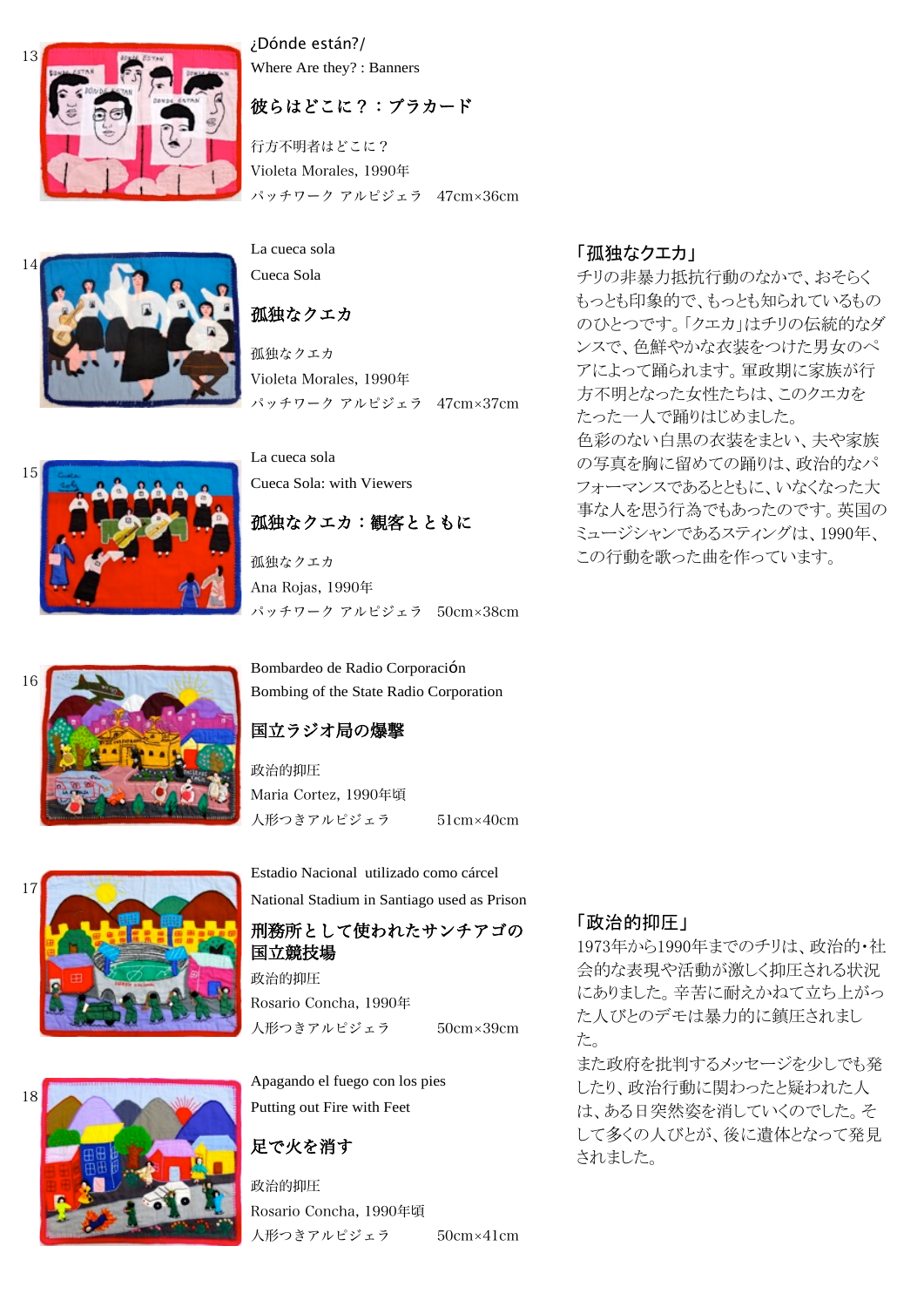

Prisioneros de Guerra en Pisagua Prisoners of War in Pisagua

### ピサグアの政治囚たち

人形つきアルピジェラ 51cm×40cm 政治的抑圧 Eliana Astorga, 1990年頃

Velatón por los desaparecidos frente a la escuela School Commemorates the Dead

#### 学校での追悼

人形つきアルピジェラ 50cm×40cm 追悼・記念 María Soto, 1990年頃

21

20



Chile se une por el no Chile Unifies to Say No

### チリは一体となってノーを叫ぶ

人形つきアルピジェラ 51cm×43cm 独裁体制の終わり L.C., 1990年頃

22



Triunfo del no Triumph of No

ピノチェト・ノーの勝利

人形つきアルピジェラ 49cm×40cm 独裁体制の終わり Mercedes Contreras Reyes, 1990年頃

#### 「追悼・記念」

軍政期に命を落としたり行方不明になった 人びとを、蝋燭をともして想起し慰霊する人 びとを描いています。政治抵抗のメッセージ は明白に示されてはいませんが、犠牲者個 人個人を回想する行為は、二度と同じ事が 繰り返されないようにという思いをも生み出し ます。陰惨な行いがあったことを忘れまいと する意志は、必ずしも過去に縛られているこ とを意味するのではなく、現在および未来の ビジョンへとつながっているのです。

#### 「独裁体制の終わり」

大統領としての任期継続をめぐる1988年の 国民投票で敗れたピノチェトは、1990年3月 に大統領職を辞しました。これによってチリ の独裁体制に一つの終止符が打たれまし た。 ここに展示されている二つのアルピジェラ

は、反対票投票の呼びかけと、反ピノチェト の声「ノー」の勝利の様子を描き出していま す。

(酒井朋子)

アルピジェラは、もともと民衆の暮らしの様子を描く チリの伝統的なタペストリーでした。一九七三年にピノ チェトによる独裁体制が始まると、抑圧状況におかれた ポブラシオン(貧困地区)を中心に、アルピジェラ作り の新しい動きがあらわれます。貧困地区の女性たちは、 じゃがいもや小麦粉の袋を裏地とし、古着や使い古しの 端切れも用いながら、自分たち自身の経験を描きはじめ ます。政治犯の嫌疑をかけられ行方不明になった家族に ついて訴えるものや、貧しい生活のなかでの助け合いを 描くものなど、いずれも日々の生活と経験に根ざした メッセージに満ちています。

アルピジェラは海外の支援団体に販売され、作り手の わずかながらの生活の足しとなってきました。また、同

じ問題や苦しみをかかえる者同士が集まってアルピジェ ラ作りをおこなうことは、言葉にできない経験や感情を わかちあうための重要な営みでもありました。

本展覧会で展示される作品は、独裁体制が終わりに向 かおうとする一九八〇年代後半から一九九〇年にかけて 作成されており、過去の政治暴力を忘れまいとする意志 や、新しい時代への希望を感じさせるものとなっていま す。素朴な人形の縫いつけられた色鮮やかで愛らしい壁 かけのなかに、社会・政治への要求や家族への深い思い が込められているさまは、アルピジェラを見る私たち自 身の経験や感情にも訴えかけてくることでしょう。

(酒井朋子 東北学院大学)